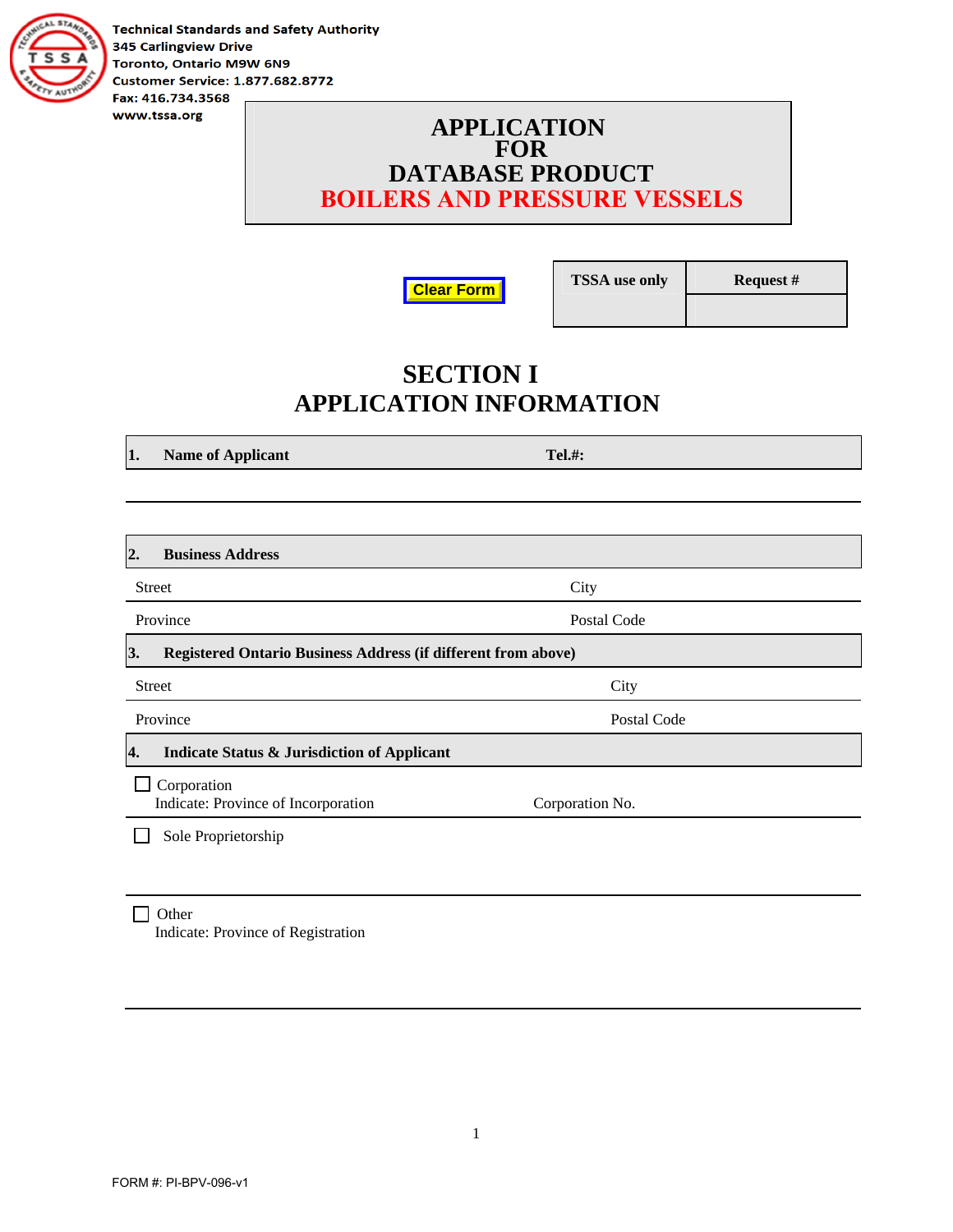**5. Description of Business (set out fully) and nature of business or other activity:** 

#### **6. If your business is required by law to be licensed (in Canada/Province) e.g. Consumer reporting agency, please complete the following**:

Governing Body:

Licence Type:

Licence No.:

Registration No.: Expiry Date:

#### **7. State whether any previous application has been made for TSSA Database Information Products**

(If so, describe dates and circumstances)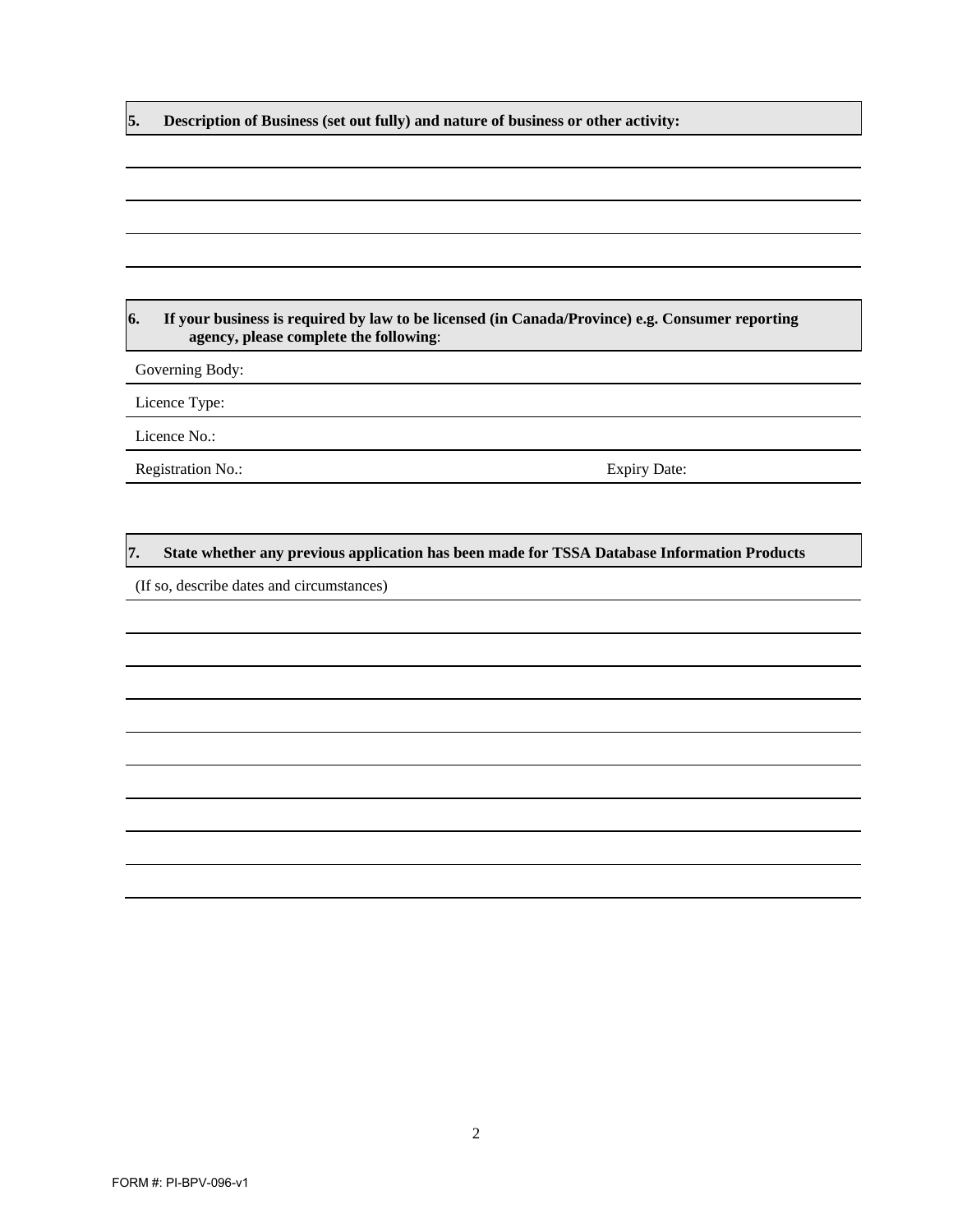# **SECTION II**

### **DATABASE PRODUCT DESCRIPTION**

**8. Please complete attached Schedule A setting out details of the TSSA Database Product requested. (Add additional page if necessary)** 

#### **USE OF DATABASE INFORMATION PRODUCT**

**9. Describe the business application in which the TSSA Database Product applied for will be used and its purpose. (Explain fully and accurately).** 

**Will the information be combined or merged (in whole or in part) with other data? (If so, describe other data and its source)**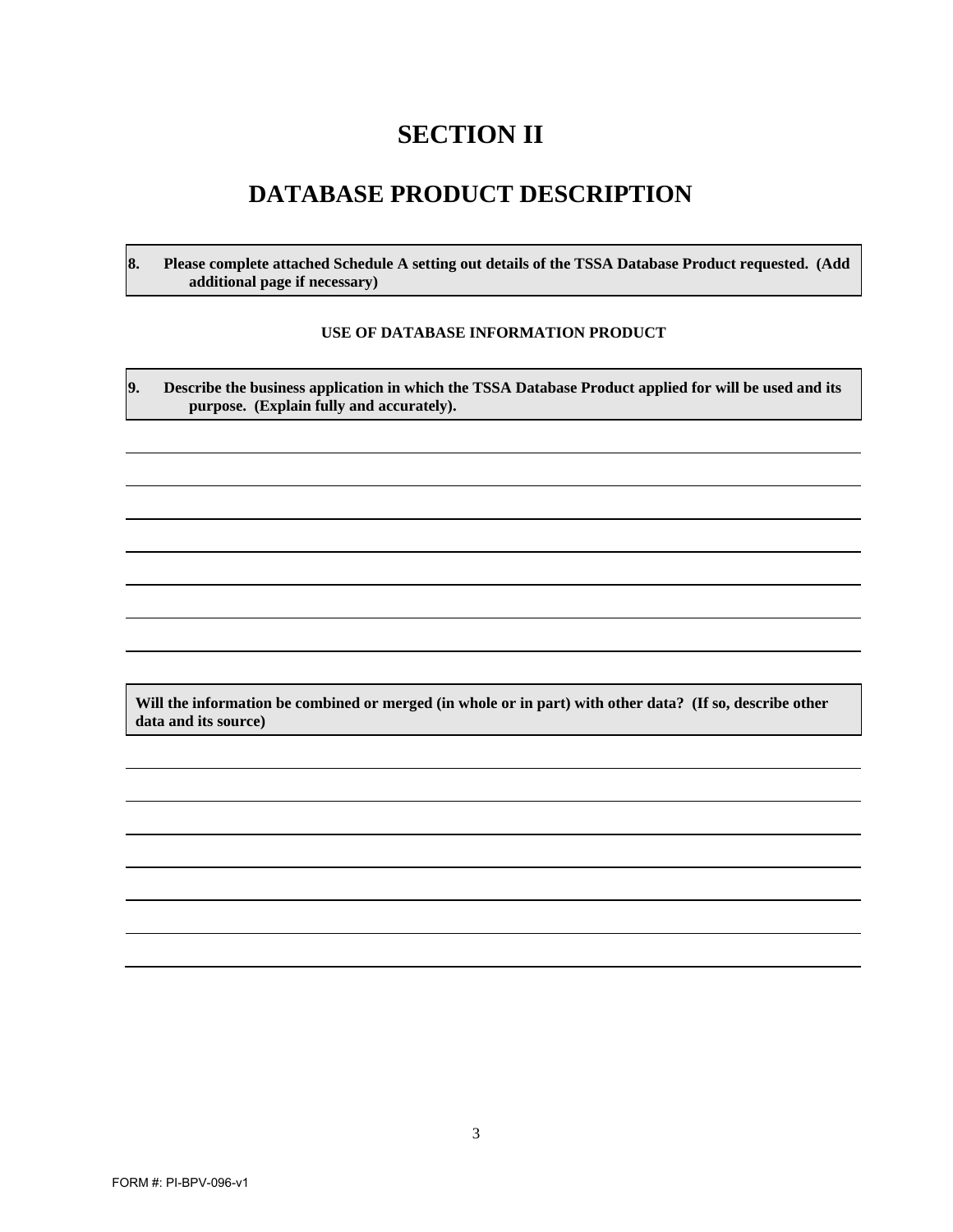**Will the information be used to create other products (in whole or in part)? (If so, describe fully).** 

**Will the information fully be duplicated and/or resold or otherwise assigned or transferred in whole or in part? (If so, describe).** 

**Will the information be used or transferred out of Province of Ontario? (If so, explain circumstances).**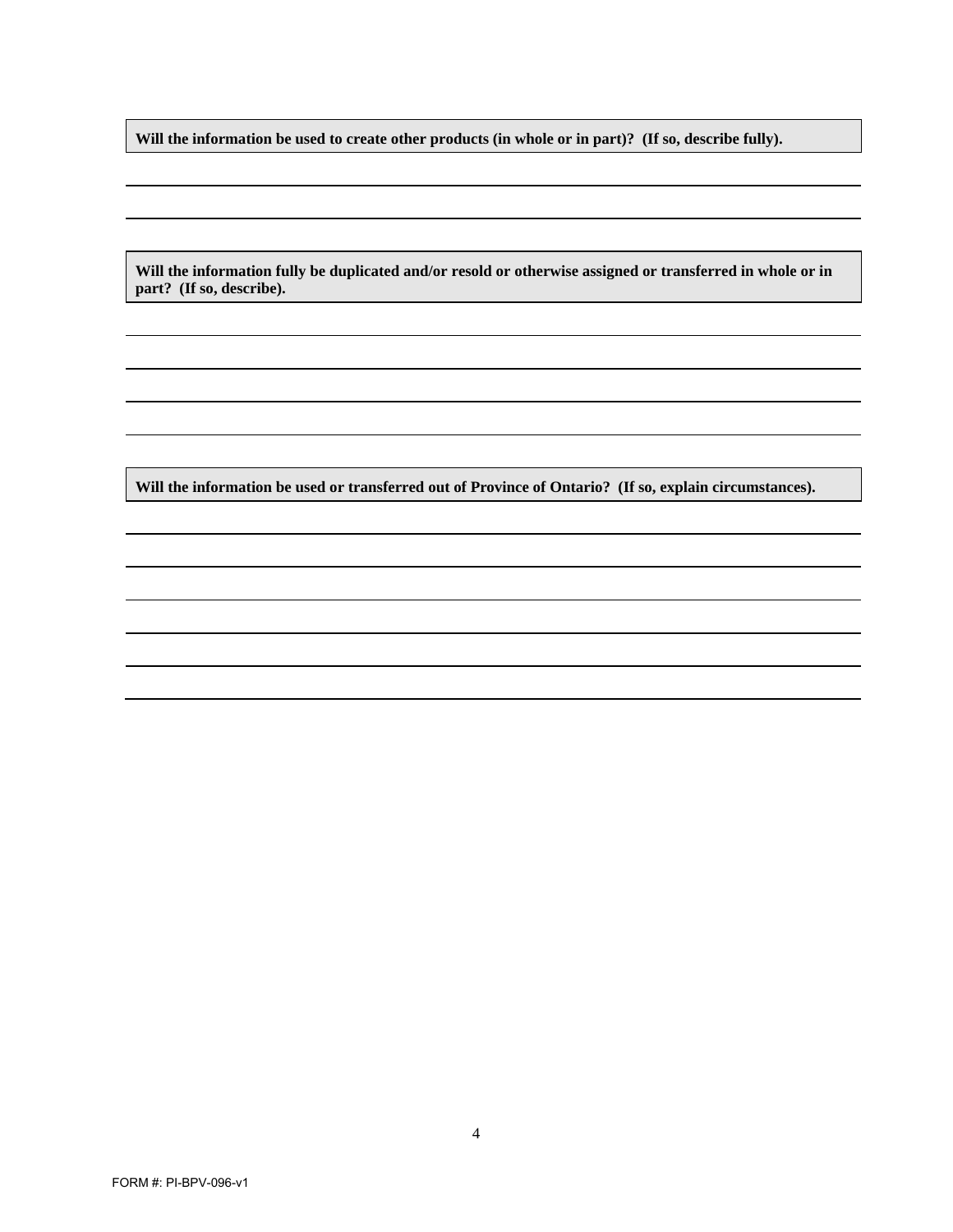### **SECTION III PERSONAL INFORMATION REQUESTS**

**10. Personal information means any recorded information about an identifiable individual. (Such as age, sex, home address, education & employment history.) If requesting personal information, state the specific purpose(s) of the use of this information and describe the associated benefits.**

**11. Will any personal information be used or disclosed in a form in which the person to whom it relates can be identified? (If so, explain fully).**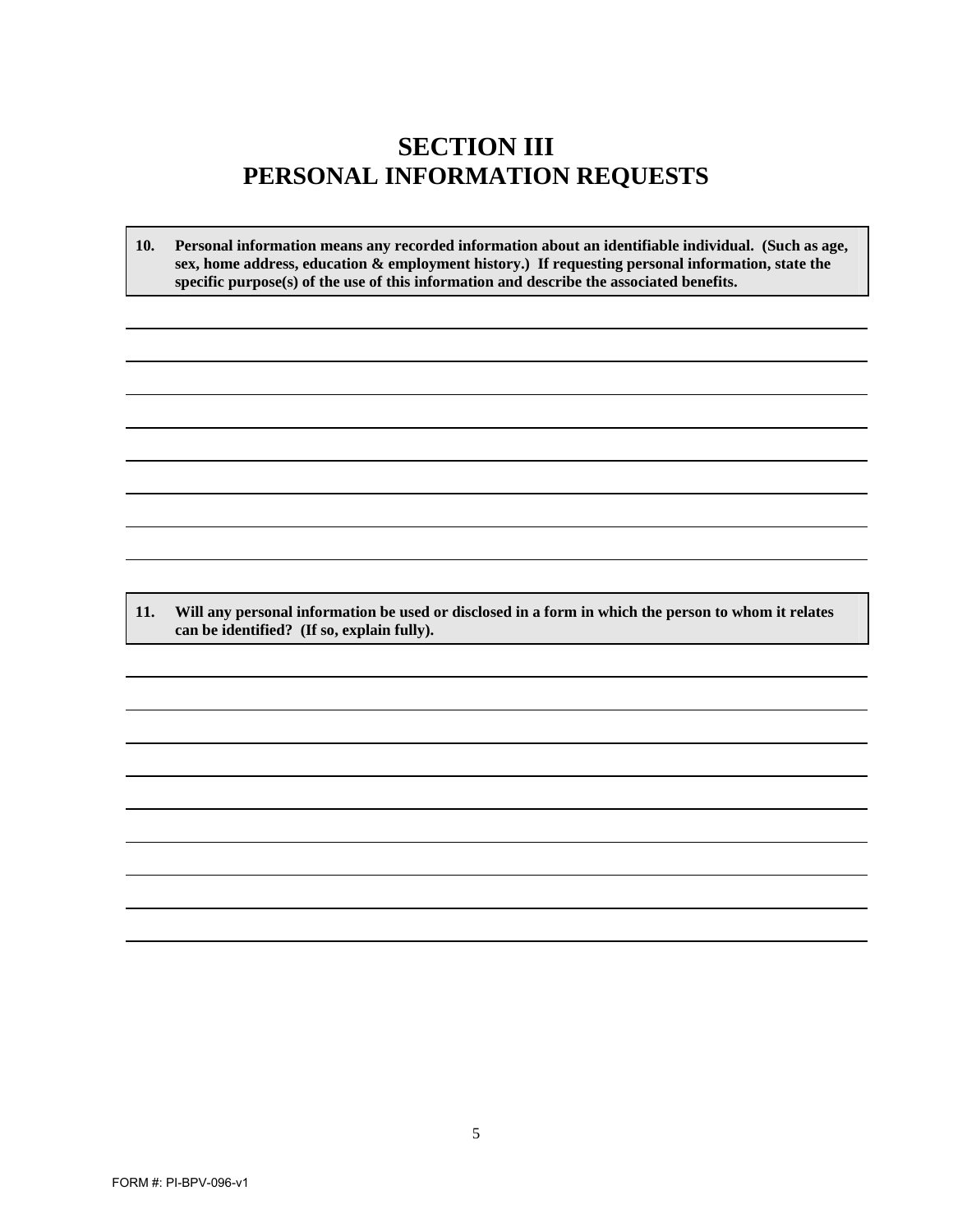**12. Will the applicant, any of its employees, agents or any other person contact any individual to whom personal information relates? (If so, explain fully, including direct/indirect marketing purposes).** 

**13. State the capacity of persons to be given access to personal information (where applicable), including officers, employees, agents, consultants and any other parties.** 

**14. Attach a copy of Procedures established to protect the confidentiality and integrity of any personal information to be used or of any derivative product which will contain personal information (include security procedures for access to such data).**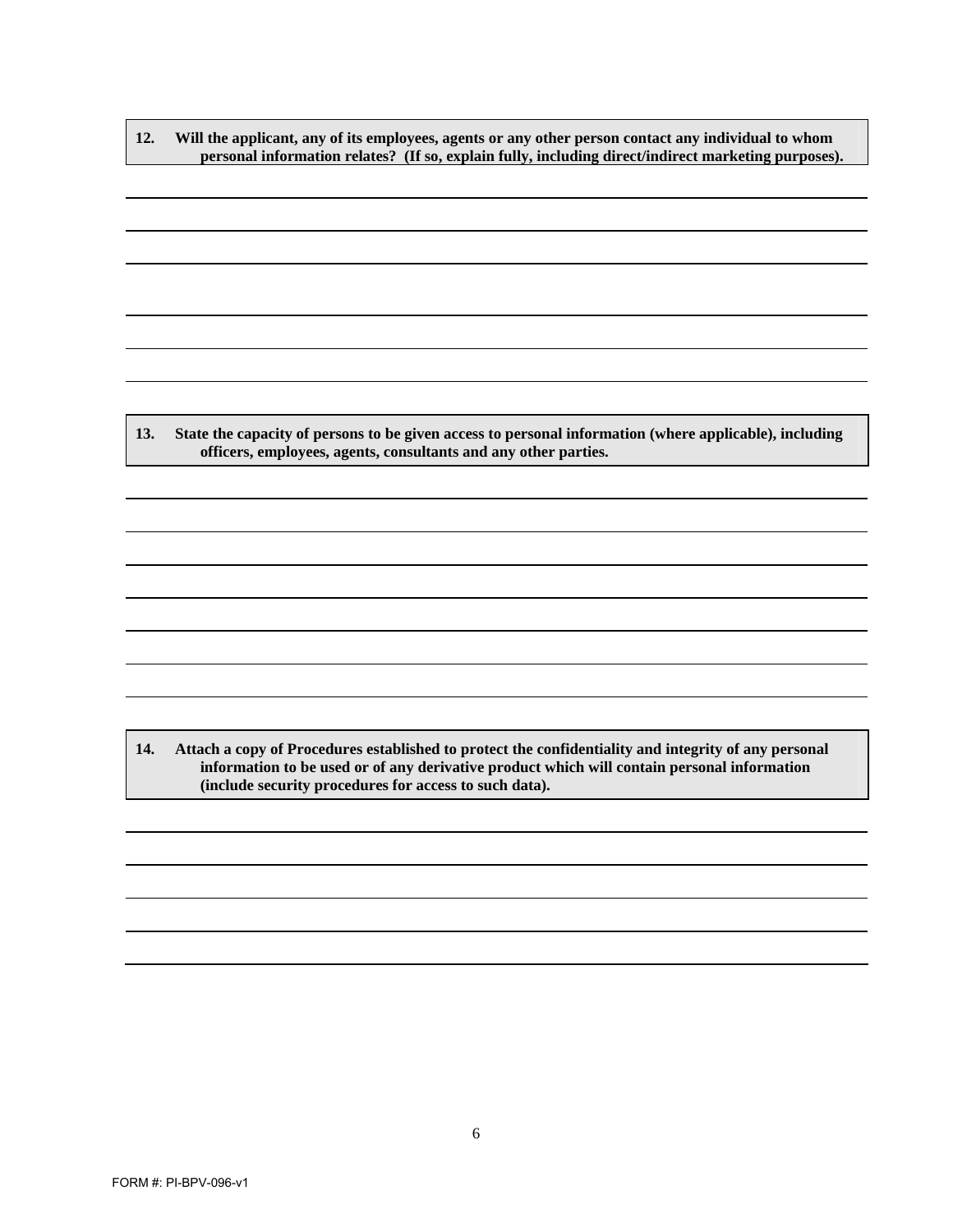# **SECTION IV**

### **CONTRACTUAL INFORMATION**

**15. Should your application be approved, you will be required to enter into an agreement with the Technical Standards & Safety Authority to purchase the TSSA Database information products**

**Print the name and title of the person authorized to sign the agreement and who will be responsible for compliance with the terms and conditions of the Agreement pertaining to the access and use of information from the Technical Standards & Safety Authority.**

**Name** Title

**Description of position within the organization:** 

**Affirmation I certify that the information in this application and attached schedule is true and correct. (Must be person listed in item #15) Executed at City Province Signature Date**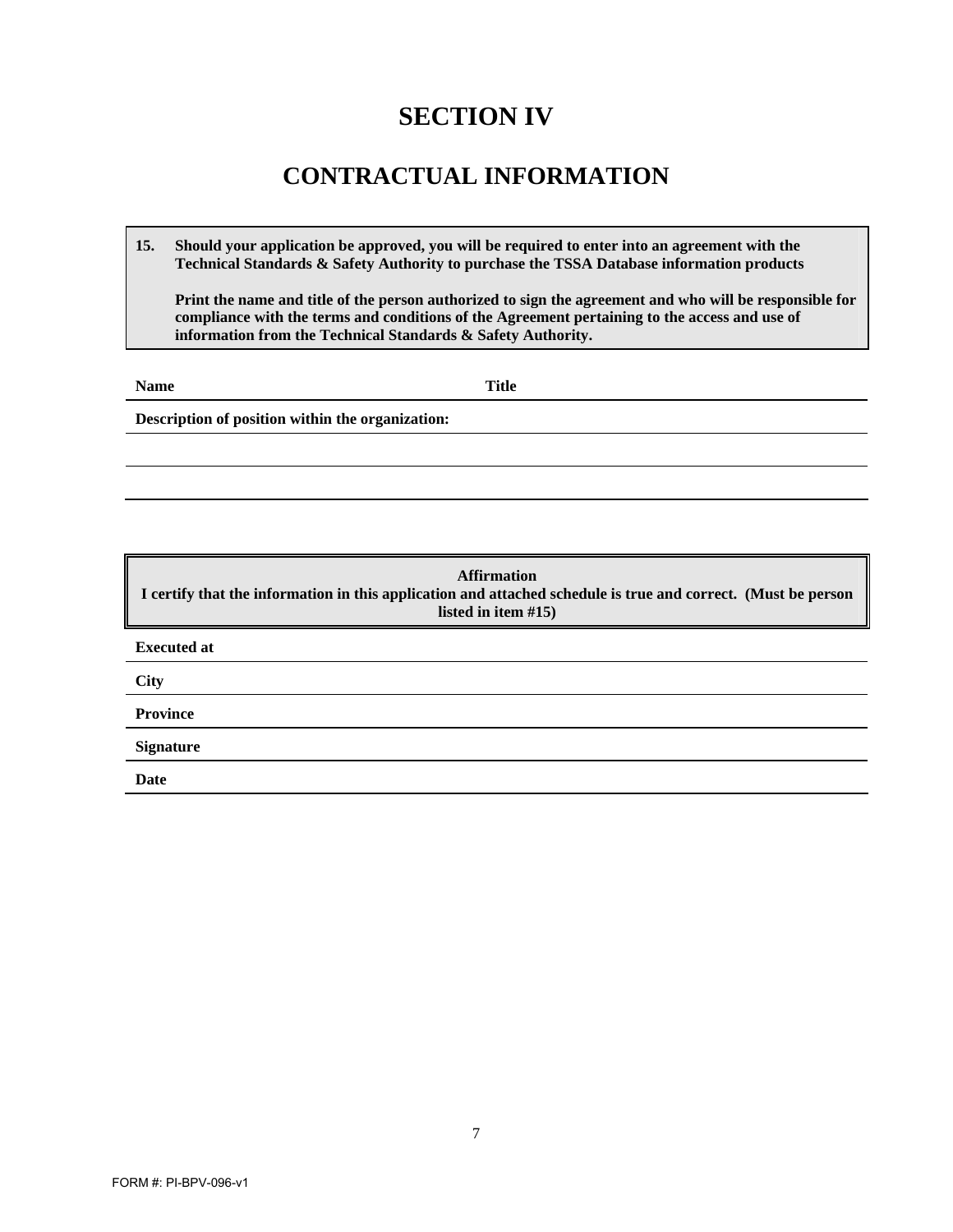### **SCHEDULE A**

| <b>FSSA</b> use only | R6 |
|----------------------|----|
|                      |    |

#### LIST SPECIFIC DETAILS (e.g. geographical location, device class, etc.) OF DATA REQUESTED **TSSA Use Only**

| Details | <b>155A USE UIII</b><br>Approved/Denied |
|---------|-----------------------------------------|
|         |                                         |
|         |                                         |
|         |                                         |
|         |                                         |
|         |                                         |
|         |                                         |
|         |                                         |
|         |                                         |
|         |                                         |
|         |                                         |
|         |                                         |
|         |                                         |
|         |                                         |
|         |                                         |

| Please indicate how information is to be supplied: Hard Copy $\Box$ |  | $\overline{\text{ASCII}}$ | $\mathbf{Excel}$ |
|---------------------------------------------------------------------|--|---------------------------|------------------|
|---------------------------------------------------------------------|--|---------------------------|------------------|

| <b>Service</b>                                                                  | <b>Fee</b><br><b>Type</b> | <b>Fee</b> | <b>HST</b> | <b>Total</b><br>(Including<br>HST) | <b>Total</b><br><b>Fees Due</b> |
|---------------------------------------------------------------------------------|---------------------------|------------|------------|------------------------------------|---------------------------------|
| <b>DATABASE PRODUCTS</b>                                                        |                           |            |            |                                    |                                 |
| Research and review request<br>(Fee will be determined on a case by case basis) | Minimum <sup>*</sup>      | 120.00     | 15.60      | 135.60                             | 135.60                          |
|                                                                                 |                           |            |            |                                    |                                 |
|                                                                                 | <b>Total Fees Due</b>     | 120.00     | 15.60      |                                    | 135.60                          |
|                                                                                 |                           | 1          |            |                                    |                                 |

If paying by credit card, amount in Box 1 to be entered in TSSA Service Prepayment Portal

#### All required fees must be prepaid for application to be processed. Fees are non-refundable. For payment options, see Payment Instructions

#### **Note: Expedited (Rush) service is not available for Public Information requests.**